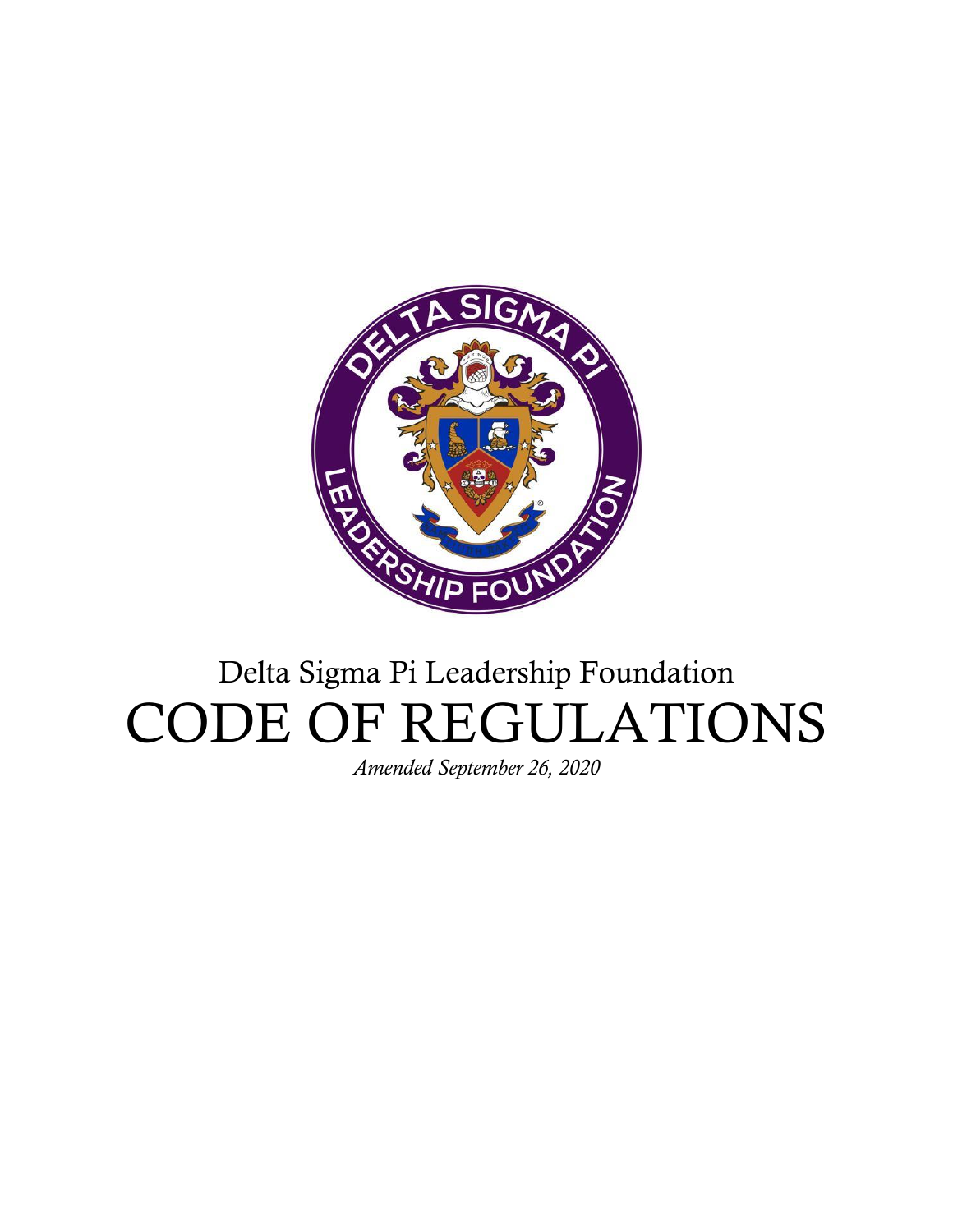# **TABLE OF CONTENTS**

| $\mathsf{A}_{\cdot}$ |
|----------------------|
| Β.                   |
| $C_{\cdot}$          |
| 1.                   |
| $\overline{2}$ .     |
| 3.                   |
| $4_{\cdot}$          |
| D.                   |
| Е.                   |
| F.                   |
| G.                   |
| Н.                   |
| 1.                   |
| 2.                   |
|                      |
|                      |
| $\mathbf{1}$ .       |
| 2.                   |
| 3.                   |
| $\mathbf{B}$         |
| $C_{\cdot}$          |
|                      |
|                      |
| $\mathbf{B}$         |
| C.                   |
|                      |
|                      |
| $A_{\cdot}$          |
| $B_{\cdot}$          |
|                      |
|                      |
|                      |
|                      |
|                      |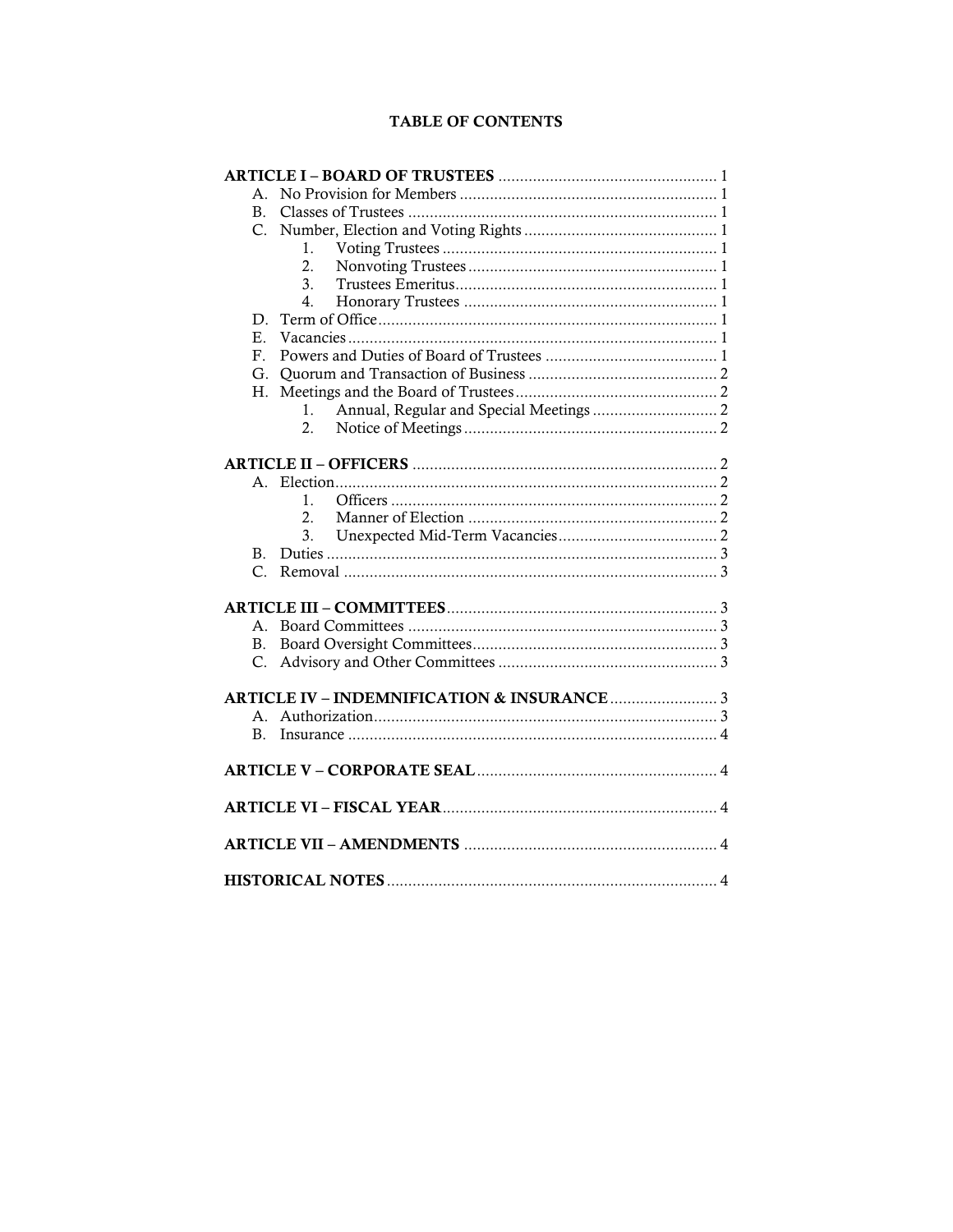## CODE OF REGULATIONS OF THE DELTA SIGMA PI LEADERSHIP FOUNDATION

## ARTICLE I – BOARD OF TRUSTEES

- A. No Provision For Members. The Trustees shall, for the purpose of any statute or rule relating to corporations, be taken to be the members and have all the rights and privileges of members. The Corporation shall have no members as such.
- B. Classes of Trustees. The Board of Trustees shall be divided into four classes, designated as Voting Trustees, Nonvoting Trustees, Trustees Emeritus and Honorary Trustees.

# C. Number, Election and Voting Rights.

- 1. Voting Trustees. There shall be no fewer than nine (9), nor more than fifteen (15) Voting Trustees, consisting of: three (3) ex officio Trustees - namely, the Grand President of the International Fraternity of Delta Sigma Pi, Inc. (the "Fraternity"), immediate Past Grand President of the Fraternity, and one person appointed by the Board of Directors of the Fraternity and up to twelve (12) additional Voting Trustees to be elected by the Voting Trustees at a regular meeting of the Board of Trustees. The number of Voting Trustees so elected shall be determined annually by the current Voting Trustees and shall serve terms whose expirations are evenly distributed between even-numbered and odd-numbered years. Voting Trustees so elected shall serve for two (2) years or until their successors are duly elected and qualified. Each Voting Trustee so elected may be reelected for two additional consecutive two-year terms. A Voting Trustee, other than the three (3) ex-officio Trustees, may not simultaneously serve on the Fraternity's Board of Directors. A Voting Trustee so elected who has served three consecutive two-year terms may again be eligible for re-election to the Board after expiration of at least one year from the date of termination of his or her third term. The Voting Trustees shall be considered for quorum purposes and each shall have the right to vote on matters brought before the Board. The three (3) ex-officio Trustees may not serve as officers of the Foundation. In the event that any of the three (3) ex-officio Trustees are not eligible to serve as Trustee per the qualifications outlined in the Policies and Procedures, the Board of Directors of the Fraternity shall appoint another qualified candidate.
- 2. Nonvoting Trustees. The Nonvoting Trustees of the Delta Sigma Pi Leadership Foundation shall be comprised of the persons serving as the Executive Director of the Fraternity, and the Executive Vice President of the Foundation serving from time to time. The Nonvoting Trustees shall not be considered for quorum purposes and shall have no vote.
- 3. Trustees Emeritus. The Board of Trustees may elect as Trustees Emeritus, in its discretion, former members of the Board of Trustees for their service to the Board and Foundation. Trustees Emeritus shall have no duties or voting privileges.
- 4. Honorary Trustees. The Board of Trustees shall designate Honorary Trustees, in its discretion, such<br>persons who have demonstrated exceptional persons who have demonstrated contributions of time, talent, or resources for the furtherance of the purposes of the Foundation other than by serving as a Voting or Non-Voting Trustee. Honorary Trustees need not be members of the Fraternity. Honorary Trustees shall have no duties or voting privileges.
- D. Term of Office. Each Voting and Nonvoting Trustee shall hold office as long as he holds the position which qualifies him to serve on the Board, or until his earlier resignation, removal from office or death. Terms of office are not applicable to Trustees Emeritus and Honorary Trustees.
- E. Vacancies. Members of the Board, who by change of office or employment, cease to be qualified, shall cease to be members of the Board of Trustees. Vacancies by resignation, refusal to serve, or death for the unexpired term shall be filled by a majority of the Voting Trustees in office.

## F. Powers and Duties of Board of Trustees.

- 1. Except as otherwise provided by law, the Articles of Incorporation or in these Regulations, all the powers, duties and functions of the Corporation conferred by such Articles of Incorporation, Regulations, State statutes, common law, court decisions, or otherwise shall be exercised, performed or controlled by the Board of Trustees. The Board of Trustees shall have general charge of the affairs and property of the Corporation. It shall be the duty of the Board of Trustees to carry out the purposes of this Corporation, and to this end, to manage and control all of its property or assets.
- 2. The Board of Trustees is authorized to employ such persons, including executive officers, attorneys, agents and assistants, as in its opinion are needed for the administration of the Corporation and to pay reasonable compensation for services and expenses thereof.
- 3. The Board of Trustees shall appoint an independent auditing firm which shall at such time as the Board of Trustees may determine, but at least biennially, report under generally accepted auditing standards on the Corporation's financial statements, including a statement of financial position, a statement of assets and changes in net assets, and a statement of cash flows, a statement of functional expenses, and such other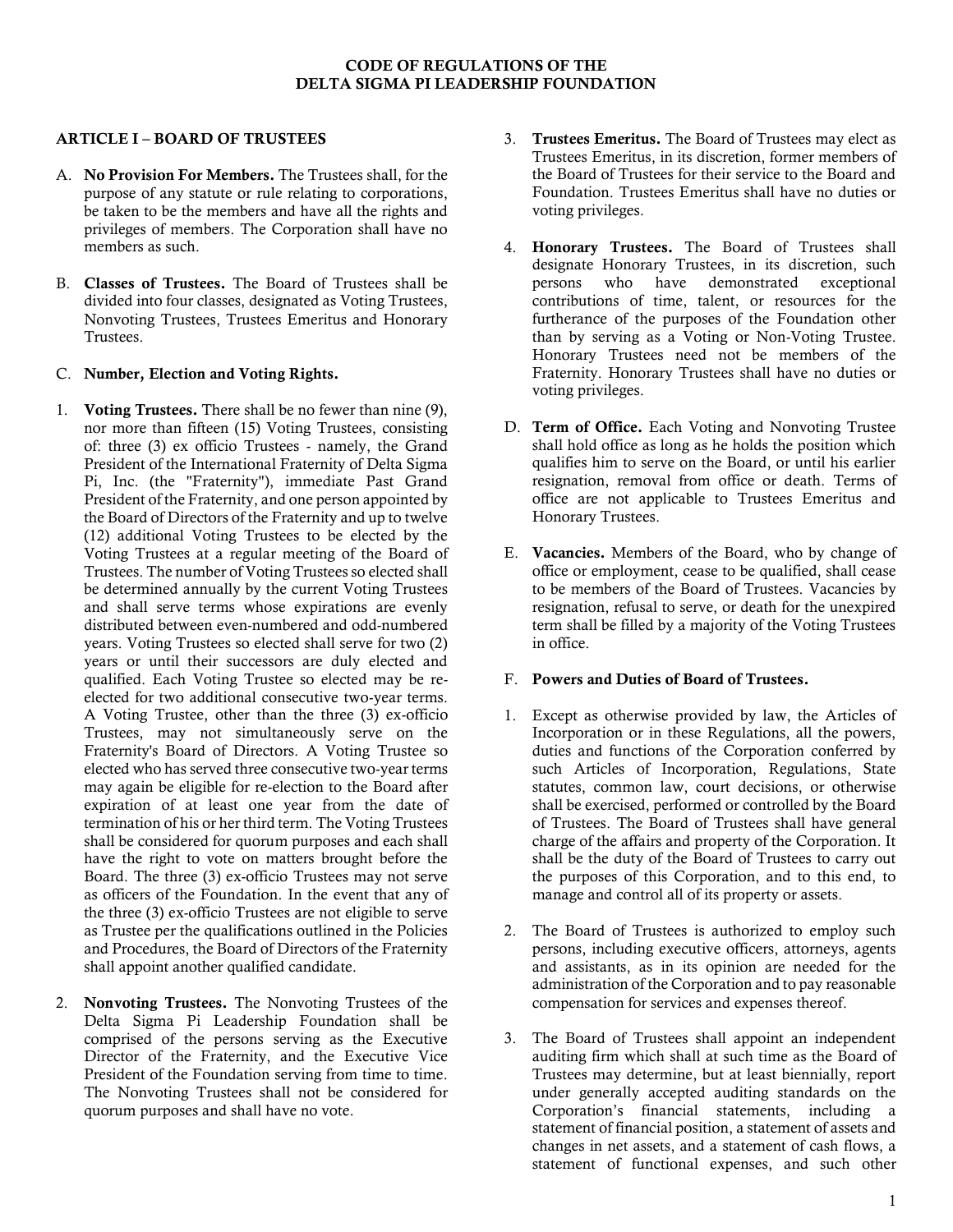additional reports or supplemental information as may be required by the Board or generally accepted accounting principles for non-profit entities. In years in which an audit is not performed, a review by an independent auditing firm shall be conducted.

- 4. The Board of Trustees may adopt by laws for its proceedings and the administration of the Corporation not inconsistent with the Articles of Incorporation and these Regulations.
- G. Quorum and Transaction of Business. A majority of the whole authorized number of Voting Trustees shall constitute a quorum for the transaction of business, except that a majority of the Voting Trustees in office shall constitute a quorum for filling a vacancy on the Board. Whenever less than a quorum is present at the time and place appointed for any meeting of the Board, a majority of those present may adjourn the meeting from time to time, until a quorum shall be present. Except as otherwise provided herein, the act of a majority of the whole authorized number of Voting Trustees present at a meeting at which a quorum is present shall be the act of the Board.

# H. Meetings of the Board of Trustees.

- 1. Annual, Regular and Special Meetings. Annual meetings of the Board of Trustees for the election of officers and the transaction of such business as may properly come before the meeting shall be held at such time and place as the Board may, by resolution, from time to time, determine. The Board shall also hold one or more regular meetings at such time and place as the Board may, by resolution or by law, from time to time, determine. If no time or place has been designated by the Board for an annual meeting or a regular meeting, the same shall be held at such time and place as may be designated by the Chairman of the Board. Special meetings of the Board may be called by the Chairman of the Board, the President, or any two members of the Board, and shall be held at such times and places as may be specified in such call. Special meetings may also be held by means of electronic communication such as telephonic, videoconference, or other similar type of electronic conferencing.
- 2. Notice of Meetings. Notice of the time and place of each annual, regular or special meeting shall be given to each Trustee by the Secretary or by the person or persons calling such meeting. Except as otherwise provided herein, such notice need not specify the purpose or purposes of the meeting and may be given in any manner or method and at such time so that the Trustee receiving it may have reasonable opportunity to participate in the meeting. Such notice shall, in all events, be deemed to have been properly and duly given if mailed at least seventy-two  $(72)$  hours prior to the meeting and directed to the residence of each Trustee as shown upon the Secretary's records and, in the event of a meeting to be held through the use of communications equipment, if the notice sets forth the telephone number

at which each Trustee may be reached for purposes of participation in the meeting as shown upon the Secretary's records and states that the Secretary must be notified if a Trustee desires to be reached at a different telephone number. The giving of notice shall be deemed to have been waived by any Trustee who shall participate in such meeting and may be waived, in writing, by any Trustee either before or after such meeting.

## ARTICLE II – OFFICERS

# A. Election.

- 1. Officers. The officers of the Board of Trustees shall be Chair and Vice-Chair. The officers of the Corporation shall be President, Executive Vice-President, Secretary, and Treasurer. The Board of Trustees may elect such additional Board officers and such additional Corporate officers as it deems appropriate. The Board may choose one person to hold dual offices except for Chair and Vice-Chair, Chair and Executive Vice-President, and President and Secretary. The Board officers shall be elected from the Voting Trustees. Corporate officers may be elected from Non-Voting Trustees and nontrustees as deemed appropriate. Officers shall hold office until the annual meeting of the Board following the election of such officers and until their successors are elected and qualified.
- 2. Manner of Election. Board officers shall be elected first and in the order of Chair and Vice-Chair. Corporate officers shall be elected next and in the order of President, Secretary, and Treasurer. The Executive Vice-President is a Corporate officer by virtue of management agreement. Additional Board officers, if deemed appropriate, shall be elected next. Additional Corporate officers, if deemed appropriate, shall be elected next. Election shall take place at the annual meeting of the Board or any special called meeting of the Board for such purpose and shall be done by majority vote of Voting Trustees in attendance at such meeting.
- 3. Unexpected Mid-Term Vacancies/Succession. If there is an unexpected vacancy of a Chair, the Vice-Chair shall assume the duties of Chair until an election takes place. If there is an unexpected vacancy of Vice-Chair, their position shall remain vacant until an election takes place. If there is a vacancy in both the Chair and Vice Chair, a Trustee who serves in Committee Chair role shall assume the duties of Chair until an election takes place (succession order shall be dictated by Policy). If there is an unexpected vacancy of President, either the Chair or Vice-Chair shall assume the duties of President (decision to be made by the Chair or Acting Chair) until an election takes place. If there is an unexpected vacancy of Secretary and/or Treasurer, the Chair or Acting Chair shall decide who shall assume the duties of the office until an election shall take place. If there is an unexpected vacancy of any other Board or Corporate Officer, their position shall remain vacant until an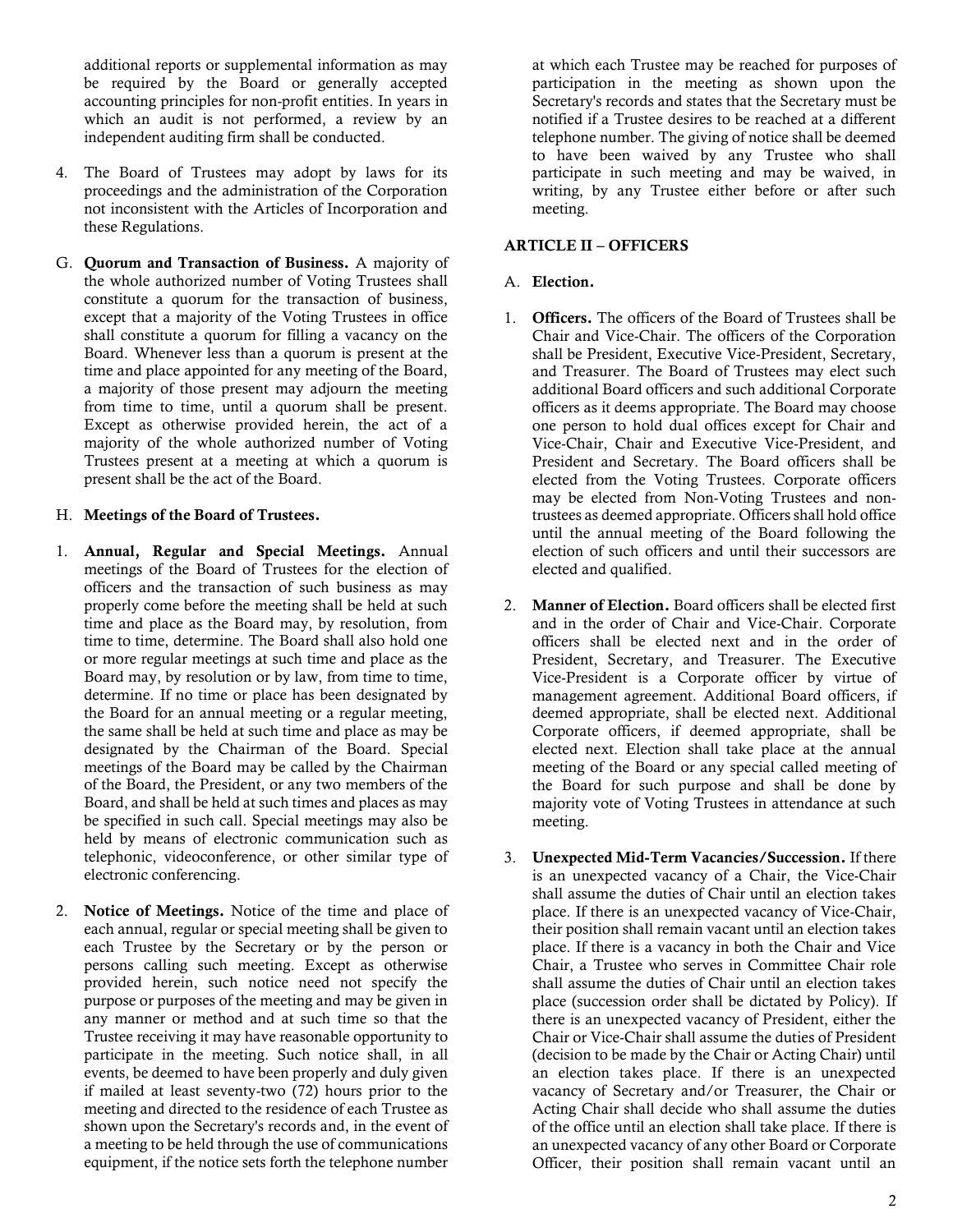election takes place. Elections for vacancies shall be held at the next scheduled or special meeting or without a meeting, by unanimous written action by the Voting Trustees.

- B. Duties. The officers of this Corporation shall have such authority and perform such duties as are customarily incident to their respective offices and such other and further duties as may from time to time be required of them by the Board. The Executive Vice President shall perform those duties as authorized and customarily incident to the day-to-day administration of the Foundation.
- C. Removal. Any officer may be removed with or without cause by action of the Board at a meeting.

# ARTICLE III – COMMITTEES

A. Board Committees. The Board may create Standing or Special Board Committees of at least two (2) Voting Trustees, the members of which shall be elected by the Board to serve at the pleasure of the Board or for such terms as the Board may designate. Nonvoting Trustees and Non-Trustees may be elected to serve on any such committee but shall not be entitled to vote on actions taken by the committee. Except for the power to fill vacancies on the Board, to elect or remove officers and to amend these Regulations, and as may otherwise be provided herein or by the Board, each such committee shall, during the intervals between the meetings of the Board, possess and may exercise such of the powers of the Board in the management of the affairs of the Corporation, including authority over the investment policies with respect to the property of the Corporation, and such other duties and authority, as may be delegated to it by the Board. A majority of the Voting Trustee members of a Board committee shall constitute a quorum. In the event of a tie vote among the Voting Trustee members of a Board committee, the Board Chair shall cast the deciding vote. Each Board Committee shall keep full records and accounts of its proceedings and transactions. All action by a Board committee shall be reported to the Board of Trustees at its next meeting succeeding such action and shall be subject to control, and alteration by the Board, provided that no rights of third persons shall be prejudicially affected thereby. Vacancies in a Board committee shall be filled for the unexpired term by the Board, and the Board may appoint one or more Voting Trustees as alternate members of a Board committee who may take the place of any absent member or members at any meeting.

## B. Board Oversight Committees.

1. Audit. Responsible for monitoring and annual review of expenses and financial records, including the acceptance of the outside audit and the presentation of the audit to the Board of Trustees. The committee shall be chaired by a Voting Trustee appointed by the Chairman of the Board, and include two Non-Trustees

also appointed by the Chairman of the Board. No other Voting Trustees may serve on the Audit Committee and no member can be a current board member of an organization that has or may in the future receive a grant from the Foundation. All three members shall have a vote in committee matters. Semi-annual reports shall be made by the committee to the Board of Trustees.

- 2. Grant. Responsible for reviewing and approving grant proposals submitted to the Foundation. The process is defined in policy determined by the Board of Trustees. The committee shall contain members as determined by policy. No member can be a current board member of an organization that has or may in the future receive a grant from the Foundation.
- C. Advisory and Other Committees. The Board may provide for such other committees, including committees, advisory groups, etc., consisting in whole or in part of Non-Trustees, as it deems desirable, and discontinue the same at its pleasure. Each such committee shall serve in an advisory capacity only and shall perform such duties or functions, not inconsistent with law, and make such reports as may be provided by the Board. Unless the Board otherwise provides, appointments to and the filling of vacancies on such other committees shall be made by the Chairman of the Board who may also appoint one or more persons as alternate members of any such committees to take the place of any absent member at any meeting.

## ARTICLE IV – INDEMNIFICATION & INSURANCE

## A. Authorization.

1. In the event that any person who was or is a party or is threatened to be made a party to any threatened, pending or completed action, suit or proceeding, whether civil, criminal, administrative or investigative, seeks indemnification from the Corporation against expenses (including attorney fees), and in the case of actions, other than those by or in the right of the Corporation, judgements, fines and amounts paid in settlement, incurred by him in connection with such action, suit or proceeding by reason of the fact that such person is or was a trustee or officer of the Corporation or is or was serving at the request of the Corporation as a trustee, director, officer, employee, or agent of another corporation, domestic or foreign, non-profit or for profit, partnership, joint venture, trust, or other enterprise, then, unless such indemnification is ordered by a court, the Corporation shall determine or cause to be determined in the manner provided in section 1702.12(E)(4) of the Ohio Revised Code whether or not indemnification is proper in the circumstances because the person claiming such indemnification has met the applicable standards of conduct set forth in divisions (E)(1)and (E)(2) of section 1702.12 of the Ohio Revised Code and, to the extent that it is so determined that such indemnification is proper, the person claiming such indemnification shall be indemnified.